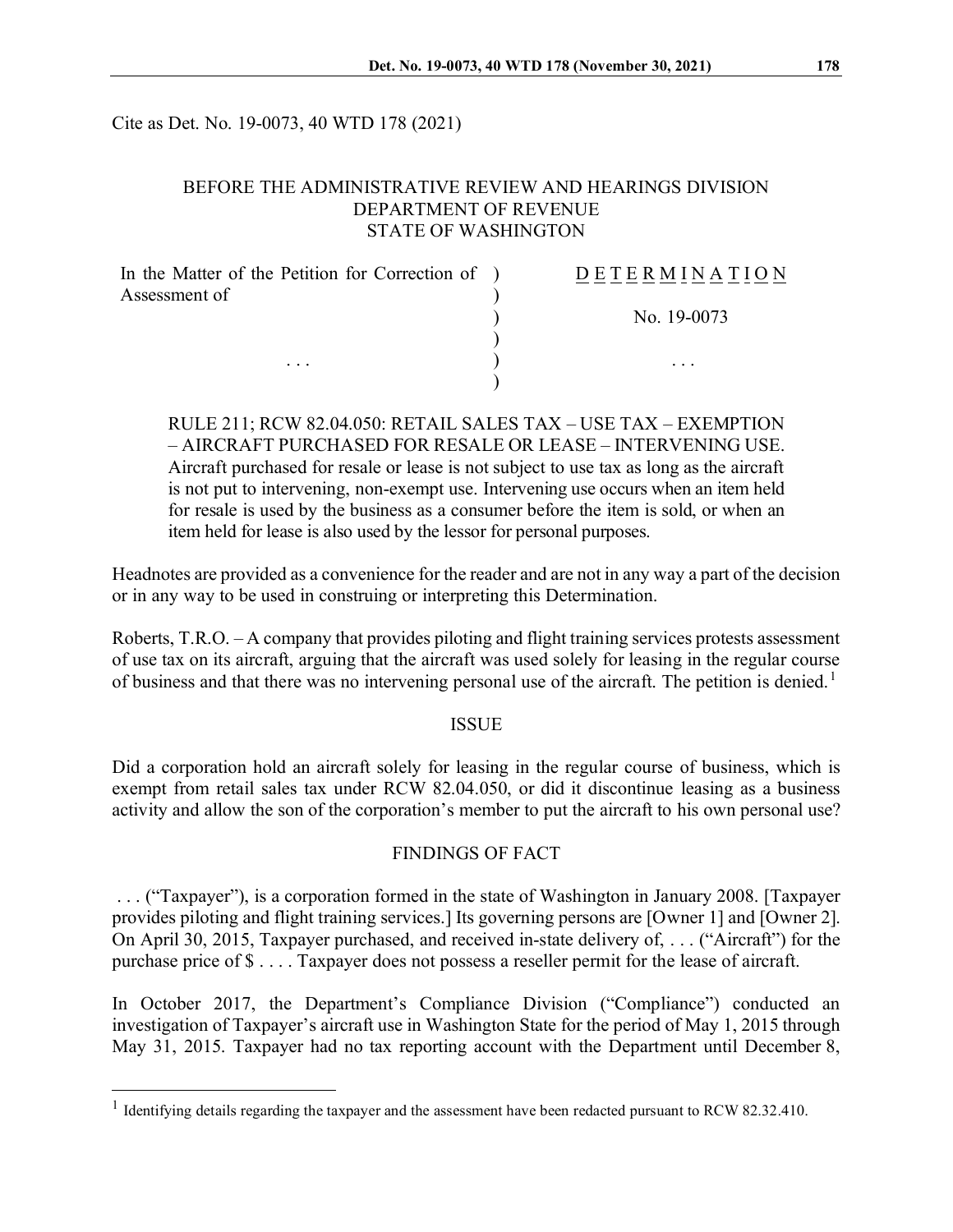2017, when Taxpayer submitted a business license application upon request by Compliance. Taxpayer has not submitted any tax returns or payment with the Department from 2014 through 2017, alleging that its business during this time period was conducted outside of Washington.

According to the flight time log, the Aircraft made approximately 19 flights in Washington from May 2015 through July 2015, prior to the Aircraft's removal to [out-of-state]. Taxpayer states that the initial flights were test and acceptance flights, and that the remaining Washington flights were training flights for [Son], the son of [Owner 1].

An undated Aircraft Lease Agreement stipulated that [Son] would pay Taxpayer an hourly rental payment in the amount of \$... per Tach Hour, exclusive of fuel and oil costs.<sup>[2](#page-1-0)</sup> The Agreement is signed by [Owner 1] as Member of Taxpayer and [Owner 1] for [Son], Pilot.<sup>[3](#page-1-1)</sup> The term of the Agreement was to commence upon an unspecified delivery date and continue for a period of 72 months. A Delivery and Acceptance Certificate is set forth at the end of the Agreement, which provides that [Son] accepted the delivery of the Aircraft as of May 1, 2015. It is also signed by [Owner 1] on behalf of [Son].

Taxpayer provided annual invoices for the rental of the Aircraft to [Son], showing the rental of an overall 191 hours at a rate of  $\$\dots$  per hour, and totaling  $\$\dots$ <sup>[4](#page-1-2)</sup> Taxpayer states that it has escrowed the estimated 8.5% retail sales tax collected on these invoices in the amount of  $\$\dots$ , but was uncertain whether to report the tax in Washington or [out-of-state].

Taxpayer additionally provided 15 invoices from [Third-Party Aviation Company] to various customers, dated from January 2016 through May 2016, for the rental of the Aircraft in [out-ofstate]. [Third-Party Aviation Company leased the Aircraft out to customers on Taxpayer's behalf.] The invoices total \$ . . . before the applicable [out-of-state] tax. The rental rates charged were different than those charged to [Son], showing unit costs of  $\$\ldots, \$\ldots$ , and  $\$\ldots$ , with no itemized description for each charge.

Taxpayer states that the income from the rental of the Aircraft is also reflected in its federal tax returns. Taxpayer provided copies of IRS Form 1120S for the years 2015 and 2016. However, the amounts reported in the IRS returns do not coincide with the invoiced amounts provided by Taxpayer and, for 2016, the amounts reported to the IRS are lower than the amounts shown on the invoices.

While in [out-of-state], the Aircraft went into overhaul and was grounded from June 2016 through November 2017, upon which time it was returned to Washington.<sup>[5](#page-1-3)</sup> In July 2017, Taxpayer paid retail sales tax in [out-of-state] on the extensive repair work to the Aircraft. Compliance found that the payment of retail sales tax was inconsistent with the practices of leasing an aircraft, as such

<span id="page-1-0"></span><sup>&</sup>lt;sup>2</sup> Taxpayer states that this rate is comparable to the rates charged by certain flight instructors in  $\dots$  WA, and [out-ofstate].

<span id="page-1-2"></span><span id="page-1-1"></span><sup>&</sup>lt;sup>3</sup> Taxpayer asserts that he has authority to sign on [Son]'s behalf, and that [Son] can provide an affidavit to that effect. <sup>4</sup> The three annual invoices can be summarized as follows: (1) Invoice  $\# \dots$ , dated December 31, 2015, for 106.3 total hours and in the amount of  $\$\dots$  and  $\$\dots$  in retail sales tax; (2) Invoice  $\#\dots$ , dated December 31, 2016, for 61.9 total hours and in the amount of  $\text{\$} \dots$  and  $\text{\$} \dots$  in retail sales tax; and (3) Invoice  $\text{\#} \dots$ , dated December 31, 2017, for 23.7 total hours and in the amount of \$ . . . and \$ . . . in retail sales tax.

<span id="page-1-3"></span><sup>&</sup>lt;sup>5</sup> The Aircraft was sold to  $\dots$ , on December 19, 2017.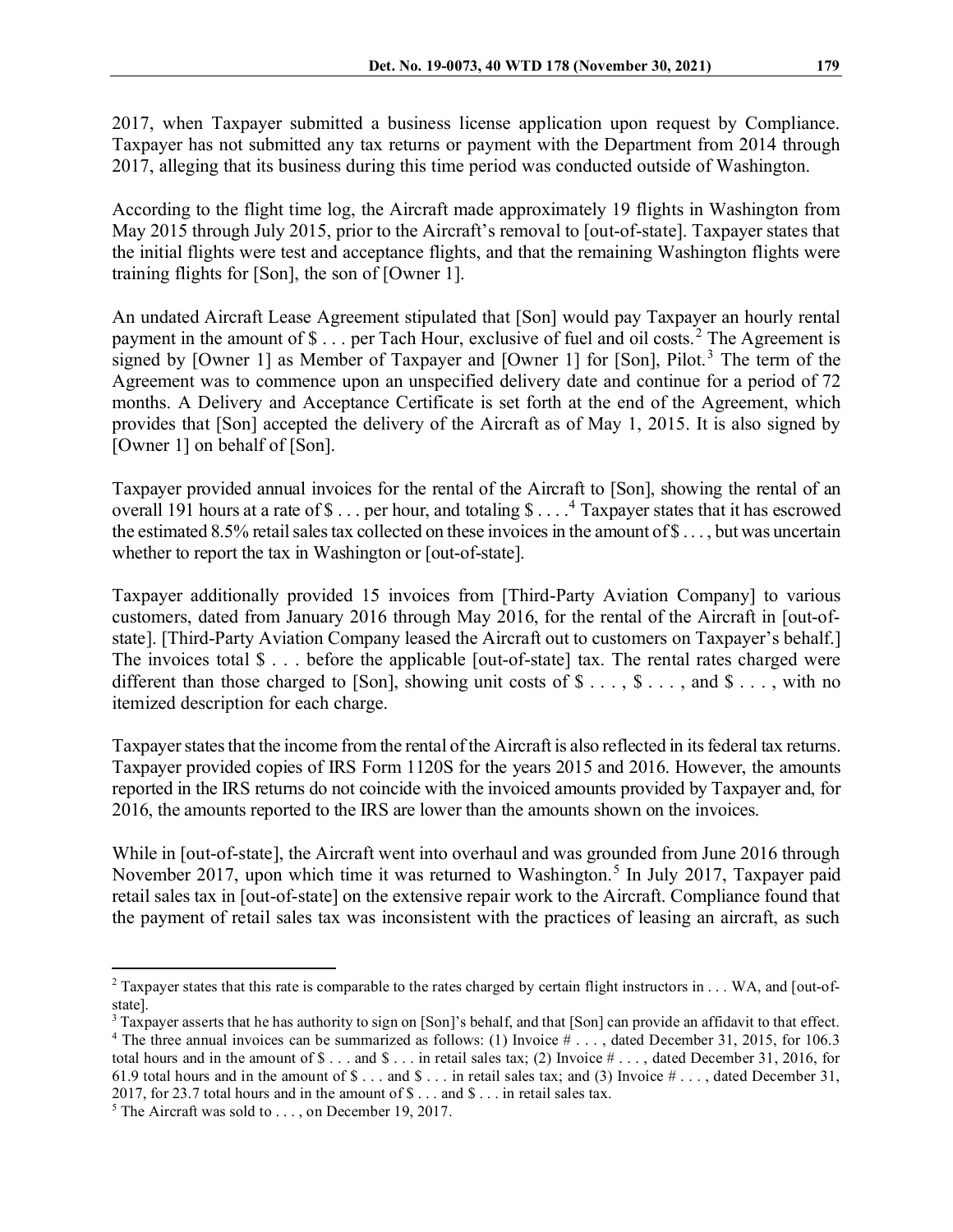repair work purchases are generally made for resale without tax. In response, Taxpayer asserts that the [out-of-state] business doing the repairs required retail sales tax to be paid to them.

Based on the results of this investigation, Compliance determined that Taxpayer's purchase of the aircraft was for personal use, to instruct [Son] to fly and attain commercial pilot status, and that Taxpayer was attempting to structure a lease transaction after the fact to avoid use tax on the Aircraft. Compliance found the lack of a business registration in either Washington or [out-ofstate] did not support a claim of a business transaction. Further, Compliance viewed the Aircraft Lease Agreement and financial documents to be self-serving and internally inconsistent. Thus, Compliance issued a tax assessment dated January 31, 2018, in the amount of  $\$\dots$ , for use tax on the purchase of the Aircraft.<sup>[6](#page-2-0)</sup>

On February 26, 2018, Taxpayer protested the entirety of the assessment. Taxpayer alleges all use was for the rental of the Aircraft for the purposes of flight training, and that there was no intervening personal use. Specifically, Taxpayer asserts that [Son] was a bona fide renter of the Aircraft.

## ANALYSIS

Washington has both a retail sales tax and a use tax. Retail sales tax is an excise tax imposed on each retail sale in this state, to be paid by the buyer to the seller. RCW 82.08.020; RCW 82.08.050. The use tax complements the retail sales tax by imposing a tax, generally equal in amount to the retail sales tax, on the use of items of tangible personal property in this state, as a consumer, where the retail sales tax has not been paid. WAC 458-20-178 ("Rule 178").

[A "sale" is statutorily defined as "any transfer of the ownership of, title to, or possession of property for a valuable consideration," including a "lease or rental." RCW 82.04.040(1).] A sale to a person who "[p]urchases for the purpose of resale as tangible personal property in the regular course of business without intervening use by such person" is expressly excepted from the definition of "retail sale." RCW 82.04.050(1)(a)(i). The term "retail sale" includes the renting or leasing of tangible personal property to consumers. RCW 82.04.050(4). Thus, the retail sales tax does not apply upon sales of tangible personal property to persons who purchase the same solely for the purpose of renting or leasing such property without operators. WAC 458-20-211(6)(a) ("Rule 211(6)(a)").<sup>[7](#page-2-1)</sup>

In order to qualify for the purchase for resale exception, a taxpayer must also meet the "without intervening use" condition. RCW  $82.04.050(1)(a)(i)$ . Intervening use occurs when an item held for resale is used by the business as a consumer before the item is sold, or when an item held for lease is also used by the lessor for personal purposes.<sup>[8](#page-2-2)</sup> Det. No. 04-0145R, 24 WTD 400, 405 (2005); see also

<span id="page-2-0"></span><sup>&</sup>lt;sup>6</sup> The \$ . . . tax assessment is comprised of \$ . . . in use/deferred sales tax, a \$ . . . delinquency penalty, a \$ . . . assessment penalty, and \$ . . . in interest.<br>
<sup>7</sup> Although the lessor does not owe tax on its purchase, persons who lease tangible personal property to users or

<span id="page-2-1"></span>consumers are required to collect from their lessees the retail sales tax measured by gross income from rentals as of the time the rental payments fall due. Rule 211(6).

<span id="page-2-2"></span><sup>8</sup> With respect to tangible personal property, "use" means ". . . the first act within this state by which the taxpayer takes or assumes dominion or control over the article of tangible personal property (as a consumer), and include[s] … any other act preparatory to subsequent actual use or consumption within this state." RCW 82.12.010(6)(a). "Consumer" is defined in RCW 82.04.190(1) to include "[a]ny person who purchases, acquires, owns, holds, or uses any article of tangible personal property irrespective of the nature of the person's business . . . ."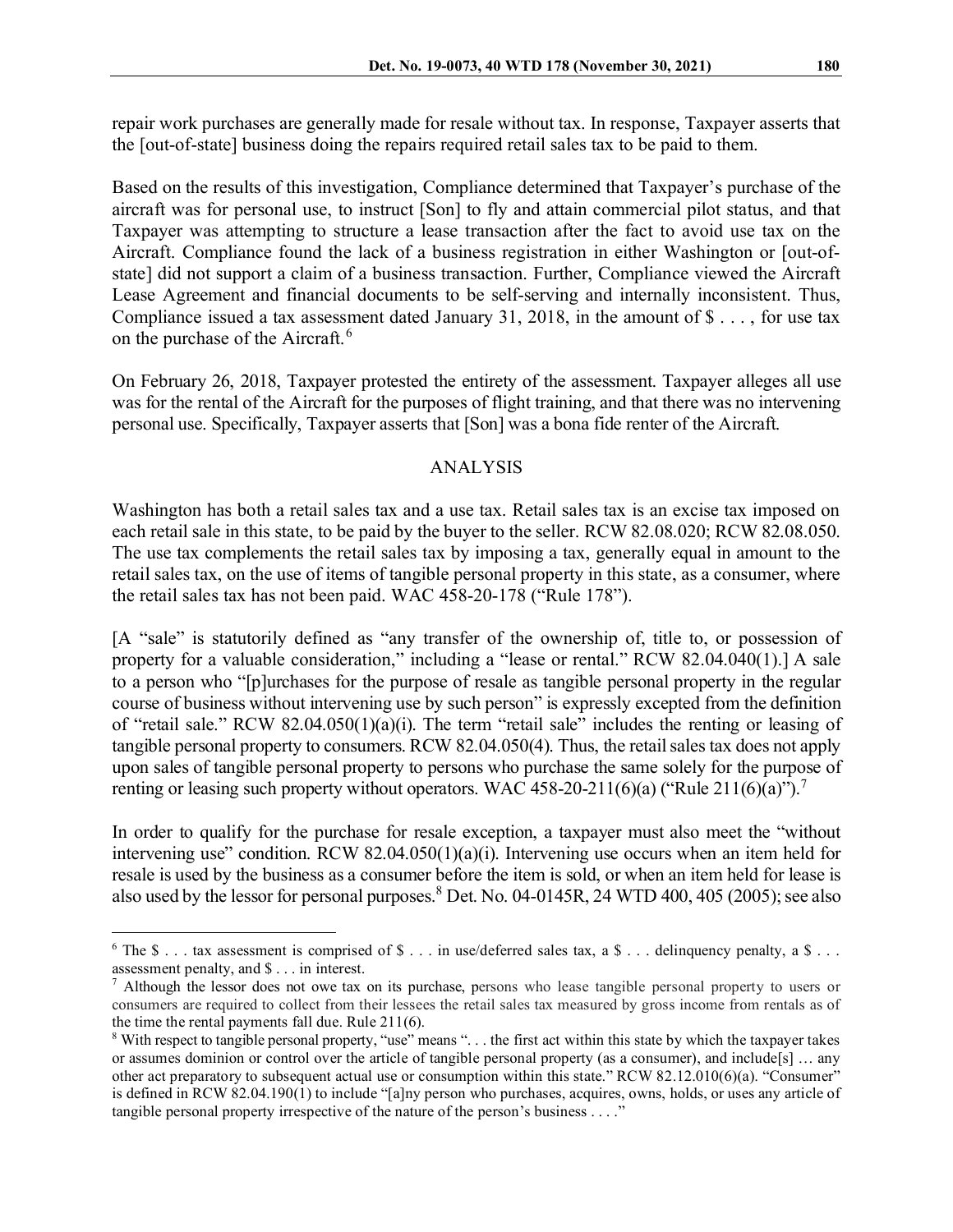Excise Tax Advisory 3005.2009 ("ETA 3005"). Use tax also applies when an item is withdrawn from the inventory of items held for resale (or leasing) and put to personal use by the taxpayer. RCW  $82.12.010(6)(a)$ ; RCW  $82.12.020(1)(a)$ . The use tax is due upon the removal of the item from inventory. *See* Det. No. 91-044, 10 WTD 395 (1990).

In general, a lease, rental, or bailment of tangible property requires the relinquishment of possession and control over the item by one party and the acceptance of such possession and control by the other party. *Duncan Crane v. Dep't of Revenue*, 44 Wn. App. 684, 689, 723 P.2d 480 (1986); *Collins v. Boeing Co.*, 4 Wn. App. 705, 711, 483 P.2d 1282 (1971). Whether possession and control has in fact been transferred is a question of fact. As stated in *Collins*:

Whether there is a change or acceptance of possession depends on whether there is a change or acceptance of actual or potential control in fact over the subject matter . . . . In determining whether control exists, it is relevant to consider the subject matter's amenability to control, steps taken to effect control, the existence of power over the subject matter, the existence of power to exclude others from control, and the intention with which the acts in relation to the subject matter are performed.

## *Id*.

More specific to the exception from retail tax for the lease, rental, or bailment of personal property, Rule 211(3) provides:

A true lease, rental, or bailment of personal property does not arise unless the lessee or bailee, or employees or independent operators hired by the lessee or bailee actually takes possession of the property and exercises dominion and control over it. Where the owner of the equipment or the owner's employees or agents maintain dominion and control over the personal property and actually operate it, the owner has not generally relinquished sufficient control over the property to give rise to a true lease, rental, or bailment of the property.

In Excise Tax Advisory 3044.2009 ("ETA 3044"), the Department addresses the potential use tax liability with regard to the purchase of aircraft for the purposes of leasing it to third parties:

A transaction is taxed as a "lease or rental" where the agreement grants to another the right of possession to and use of a bare (without pilot) aircraft for a consideration. In case of outright sale, lease, or rental, where an aircraft is held exclusively for these purposes the dealer incurs no liability for this state's use tax. Taxable "use" includes, for example, demonstration, student flight training, charter flights and air taxi services.

In Det. No. 94-226, 15 WTD 65, 7 (1995), the Department again noted that, in general, aircraft purchased by a taxpayer for providing flight instruction services are subject to use tax. However, a different result may occur where a taxpayer separately charges student pilots for the lease of the aircraft pursuant to lease agreements under which the student pilots assume possession and control of the aircraft. *Id*. Under such circumstances, the aircraft was purchased for resale, and it is not